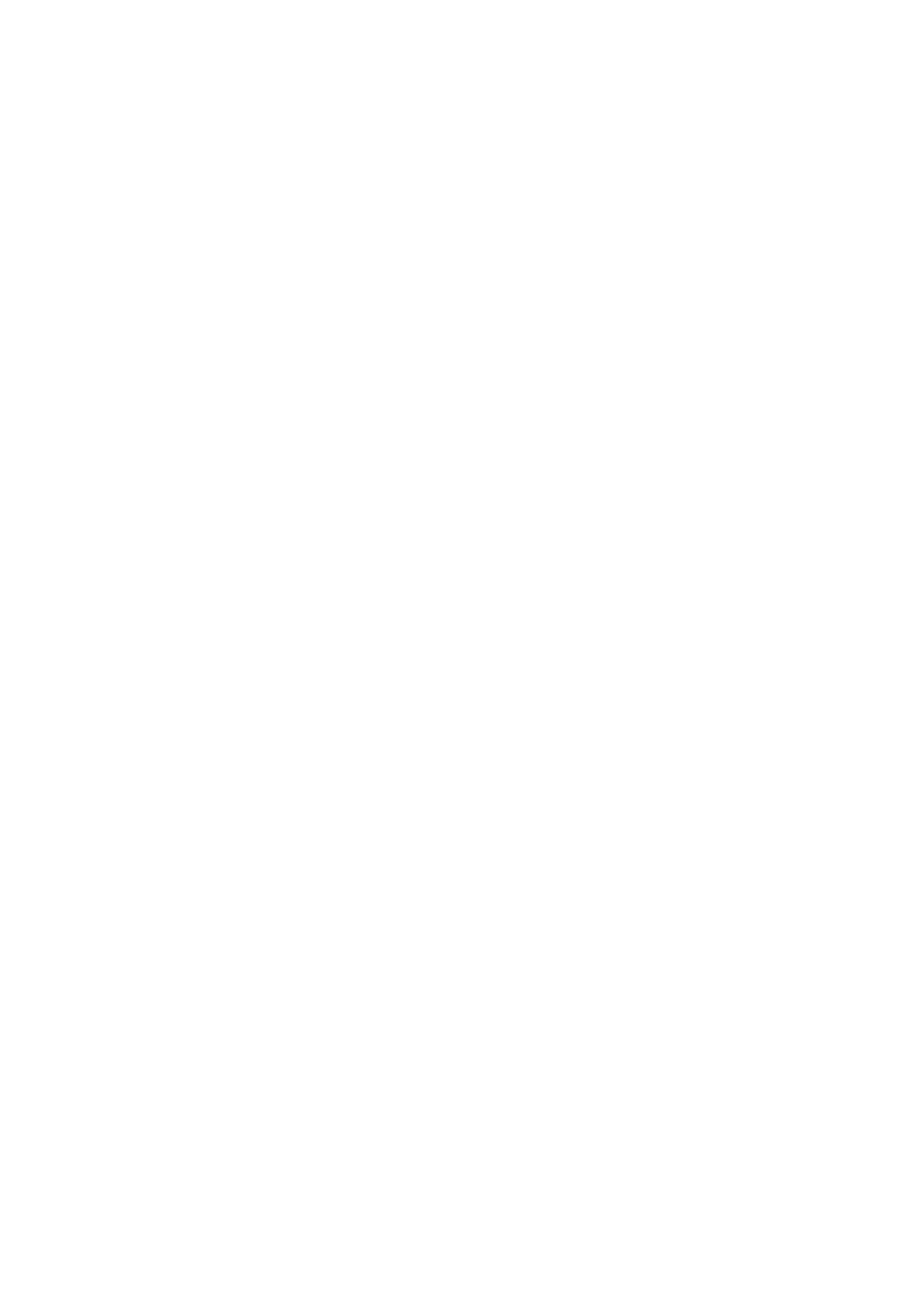#### Copyrights © 2007 Victron Energy B.V. All Rights Reserved

This publication or parts thereof may not be reproduced in any form, by any method, for any purpose.

For conditions of use and permission to use this manual for publication in other than the English language, contact Victron Energy B.V.

VICTRON ENERGY B.V. MAKES NO WARRANTY, EITHER EXPRESSED OR IMPLIED, INCLUDING BUT NOT LIMITED TO ANY IMPLIED WARRANTIES OF MERCHANTABILITY OR FITNESS FOR A PARTICULAR PURPOSE, REGARDING THESE VICTRON ENERGY PRODUCTS AND MAKES SUCH VICTRON ENERGY PRODUCTS AVAILABLE SOLELY ON AN "AS IS" BASIS.

IN NO EVENT SHALL VICTRON ENERGY B.V. BE LIABLE TO ANYONE FOR SPECIAL, COLLATERAL, INCIDENTAL, OR CONSEQUENTIAL DAMAGES IN CONNECTION WITH OR ARISING OUT OF PURCHASE OR USE OF THESE VICTRON ENERGY PRODUCTS. THE SOLE AND EXCLUSIVE LIABILITY TO VICTRON ENERGY B.V., REGARDLESS OF THE FORM OF ACTION, SHALL NOT EXCEED THE PURCHASE PRICE OF THE VICTRON ENERGY PRODUCTS DESCRIBED HERE IN.

Victron Energy B.V. reserves the right to revise and improve its products as it sees fit. This publication describes the state of this product at the time of its publication and may not reflect the product at all times in the future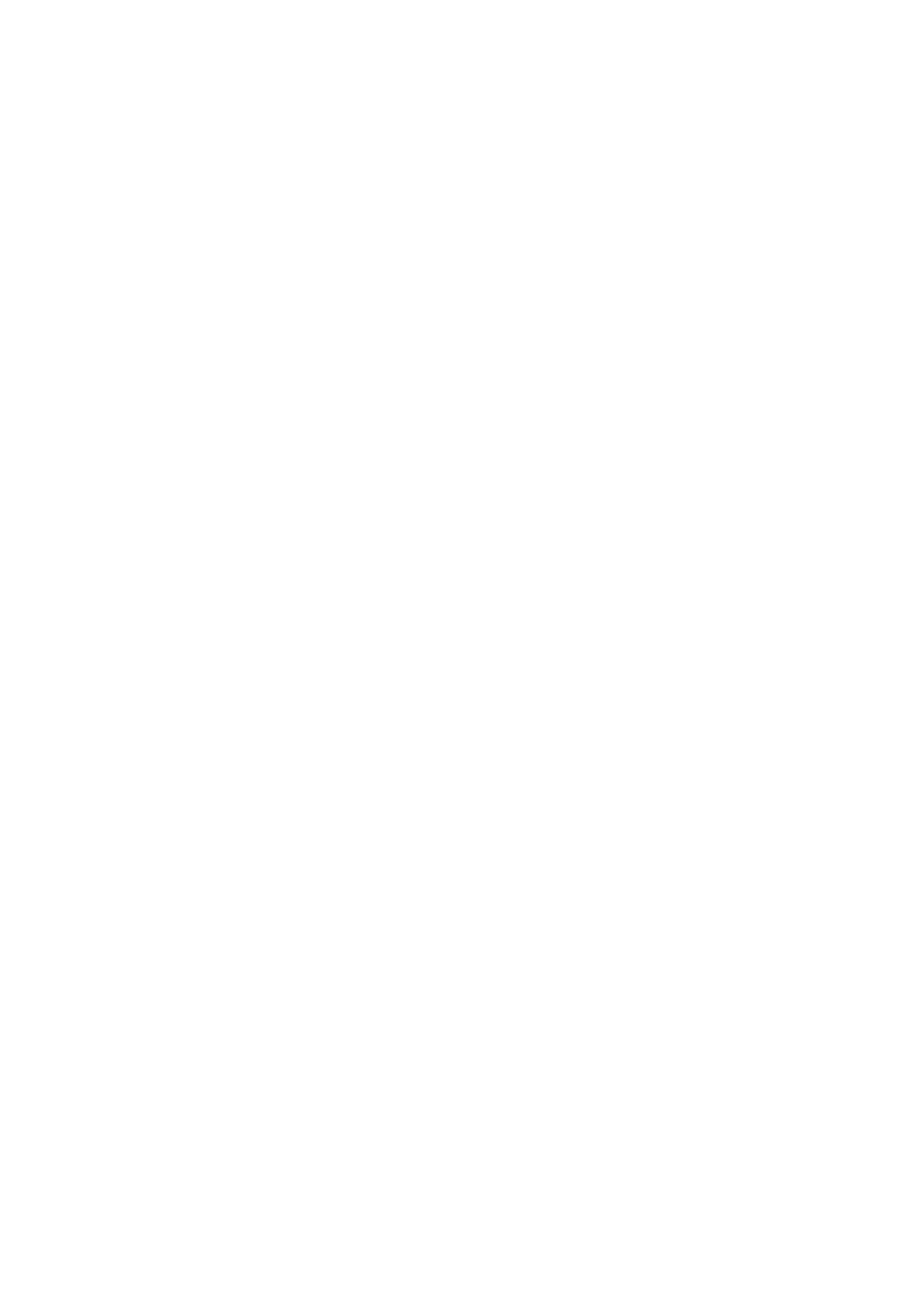## **1. Important safety information**



**WARNING!** Before installing and using the inverter, you need to read following safety information carefully.

## **1.1. General Safety Precautions**

#### **1.1.1**

Do not expose the inverter to water, mist, snow or dust. To reduce the risk of hazard, do not cover or obstruct the ventilation shaft. Do not install the inverter in a zero-clearance compartment. Overheating may occur.

#### **1.1.2**

To avoid the risk of fire and electronic shock, make sure that existing wiring is in good electrical condition and not undersize. Do not operate the inverter with damaged or substandard wiring.

#### **1.1.3**

Some components in the inverter can cause arcs and sparks. To prevent from fire or explosion, do not put batteries, flammable materials or anything should be ignition-protected around the inverter.

#### **1.2 Precautions when working with batteries**

#### **1.2.1**

If battery acid contacts your skin or clothing, you need to wash it out immediately with soap and water. If acid enters into your eyes, immediately flush you eyes with running cold water for at least 20 minutes and get medical attention immediately.

#### **1.2.2**

Never smoke or make a spark or flame in the vicinity of batteries or engines.

#### **1.2.3**

Do not drop metal tools on the battery. The resulting sparks or short-circuit on the battery or other electrical parts may cause an explosion.

#### **1.2.4**

Remove personal metal items such as rings, bracelets, necklaces and watches when working with a lead-acid battery. A lead-acid battery may produce a short-circuit current who's temperature is high enough to weld these metal items and cause a severe burn.

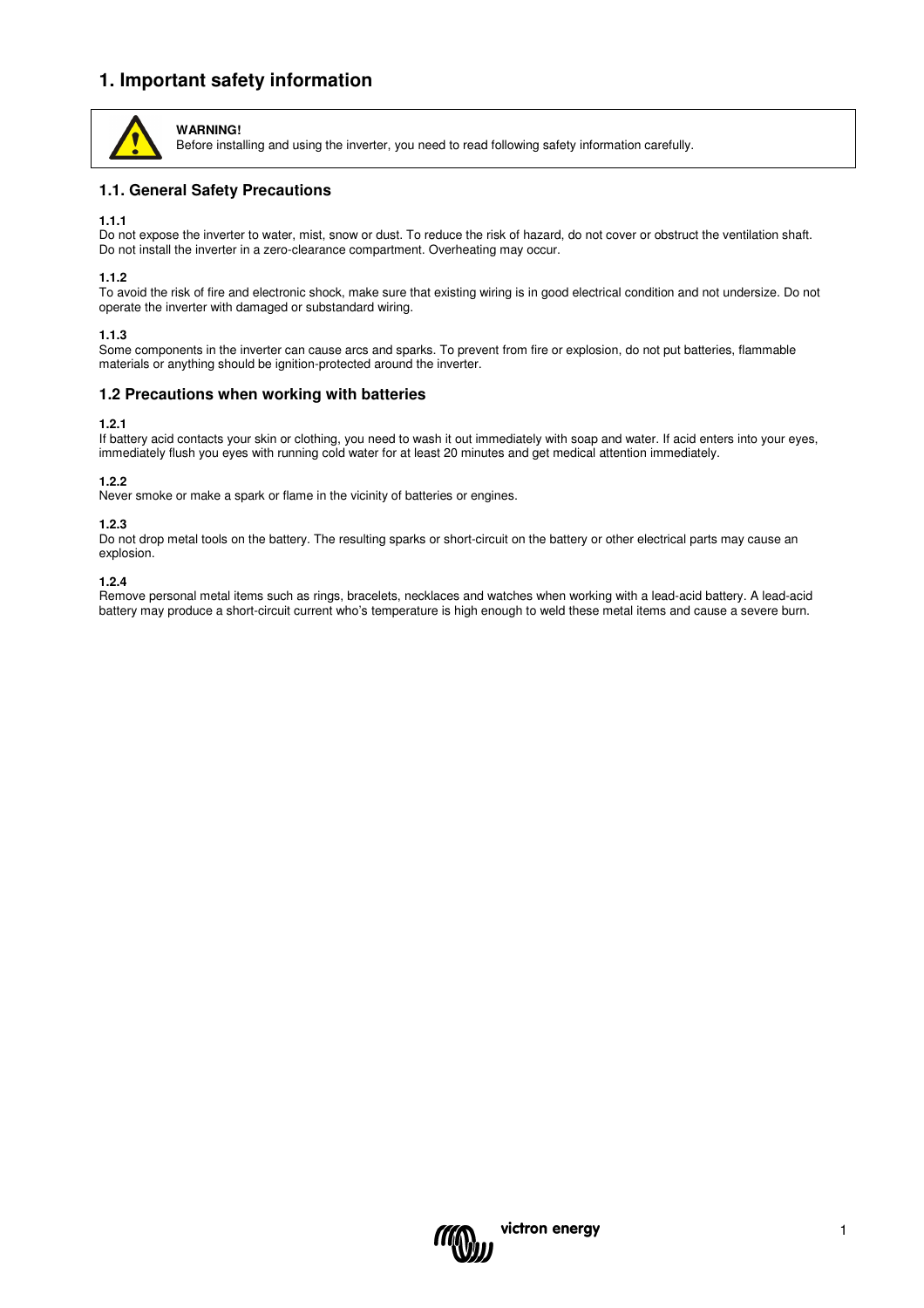# **2. Features**

- Pure sine wave output (THD < 3%)
- Output frequency: 50 / 60 Hz with switch selections
- Input & output fully isolated design
- Low power "Power Saving Mode" to conserve energy
- High efficiency 88~94%
- Capable of driving highly reactive & capacitive loads at start moment
- Tri-color indicators show input voltage & output load level
- Loading controlled cooling fan
- Advanced microprocessor
- Protection: Input low voltage
	- Overload
	- Short circuit
	- Low battery alarm
	- Input over voltage - Over temperature

## **2.1 Applications**

#### **2.1.1 Power tools:**

Circular saws, drills, grinders, sanders, buffers, weed and hedge trimmers, air compressors, etc.

#### **2.1.2 Office equipment:**

Computers, printers, monitors, facsimile machines and scanners, etc.

#### **2.1.3 Household appliances:**

Vacuum cleaners, fans, fluorescent and incandescent lights, shavers, sewing machines, etc.

#### **2.1.4 Kitchen appliances:**

Microwave ovens, refrigerators and freezers, coffee makers, blenders, ice makers, toasters, etc.

#### **2.1.5 Industrial equipment:**

Metal halide lamp, high-pressure sodium lamp, etc.

#### **2.1.6 Home entertainment electronics:**

Television, VCRs, video games, stereos, musical instruments, satellite equipment, etc.

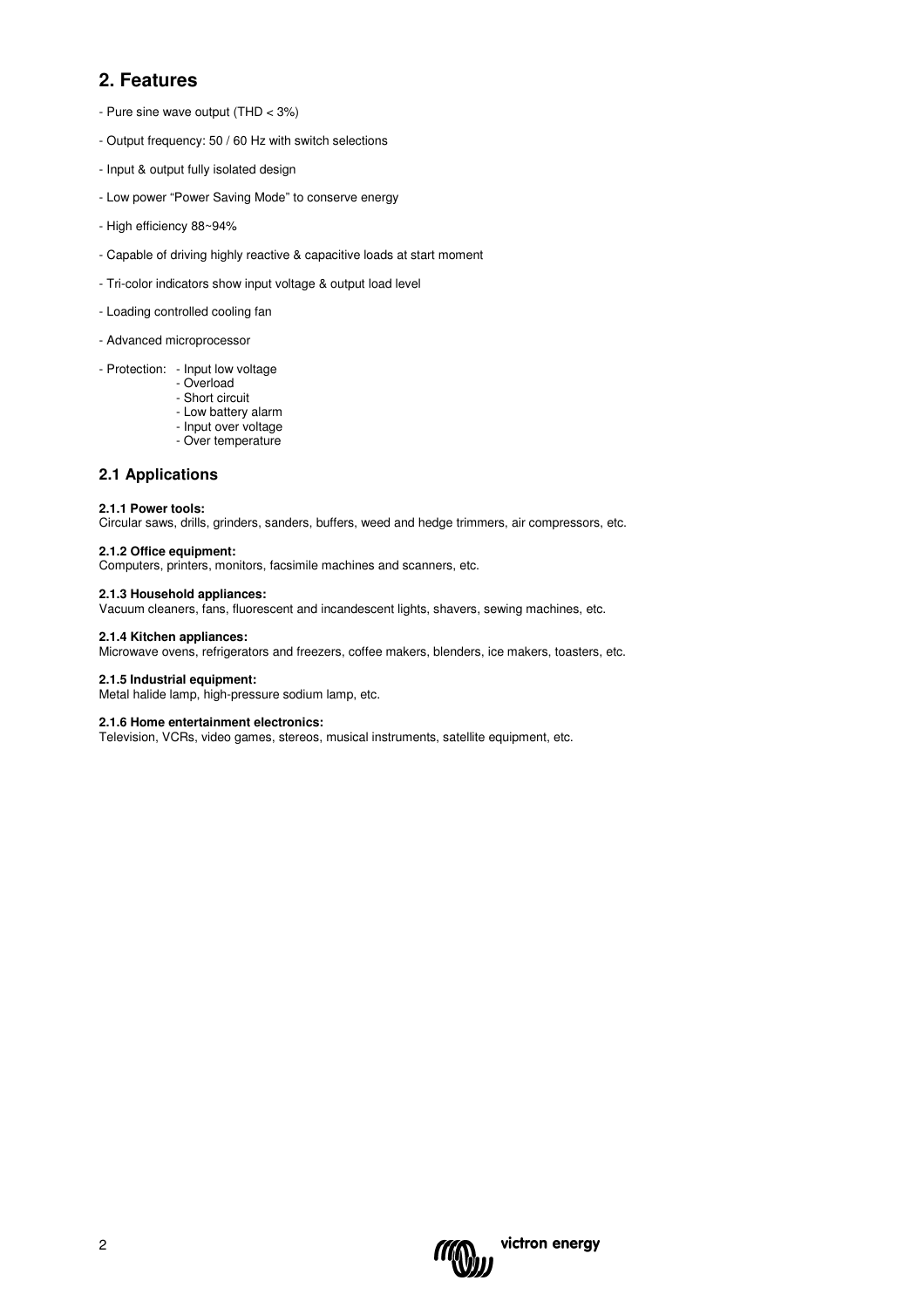## **2.2 Electrical Performance**

| <b>Specification</b>                 | <b>Model No.</b>                                                                                   |                                                                |                                                                       |        |                     |                         |        |                       |                     |
|--------------------------------------|----------------------------------------------------------------------------------------------------|----------------------------------------------------------------|-----------------------------------------------------------------------|--------|---------------------|-------------------------|--------|-----------------------|---------------------|
| Item                                 | 12/750<br>24/750<br>48/750                                                                         |                                                                |                                                                       | 12/750 | 24/750              |                         | 48/750 |                       |                     |
| <b>Continuous output power</b>       | <b>750W</b>                                                                                        |                                                                |                                                                       |        |                     |                         |        |                       |                     |
| Maximum output power (3min.)         | 800W                                                                                               |                                                                |                                                                       |        |                     |                         |        |                       |                     |
| <b>Surge rating</b>                  | 1400W                                                                                              |                                                                |                                                                       |        |                     |                         |        |                       |                     |
| Input voltage                        | 12V                                                                                                |                                                                | <b>24V</b>                                                            |        | 48V                 | 12V                     |        | <b>24V</b>            | 48                  |
| <b>Output Voltage</b>                | <b>120V</b><br>$+/- 3%$<br>220 / 230 / 240V<br>$+/- 3%$                                            |                                                                |                                                                       |        |                     |                         |        |                       |                     |
| <b>Frequency (switch selections)</b> |                                                                                                    |                                                                |                                                                       |        | 50 / 60Hz           | $+/-$ 0.05%             |        |                       |                     |
| <b>Efficiency (full load)</b>        | 89,0%                                                                                              |                                                                | 91,0%                                                                 |        | 92,0%               | 91.0%                   |        | 93,0%                 | 94,0%               |
| No load current draw                 | 1,25A                                                                                              |                                                                | 0,64A                                                                 |        | 0,31A               | 1,20A                   |        | 0,60A                 | 0,28A               |
| Output waveform                      | Pure sine wave (THD $<$ 3%)                                                                        |                                                                |                                                                       |        |                     |                         |        |                       |                     |
| Output voltage regulation            |                                                                                                    | 100 / 110 / 120V RMS -10%/+4%<br>220 / 230 / 240V RMS -10%/+4% |                                                                       |        |                     |                         |        |                       |                     |
| Input voltage regulation             | $10,5-15$<br><b>VDC</b>                                                                            |                                                                | 21,0-30<br><b>VDC</b>                                                 |        | 42-60<br><b>VDC</b> | $10,5-15$<br><b>VDC</b> |        | 21,0-30<br><b>VDC</b> | 42-60<br><b>VDC</b> |
| Input level indicator                |                                                                                                    |                                                                |                                                                       |        |                     |                         |        |                       |                     |
| Load level indicator                 | Red / orange / green<br><b>LED</b>                                                                 |                                                                |                                                                       |        |                     |                         |        |                       |                     |
| <b>Failure indicator</b>             | <b>Red LED</b>                                                                                     |                                                                |                                                                       |        |                     |                         |        |                       |                     |
| <b>Protection</b>                    | Overload, short circuit, reverse polarity (fuse), over / under input voltage,<br>over temperature. |                                                                |                                                                       |        |                     |                         |        |                       |                     |
| <b>Safety certification</b>          | EN60950-1<br><b>UL458</b>                                                                          |                                                                |                                                                       |        |                     |                         |        |                       |                     |
| <b>EMC</b>                           | <b>FCC Class A</b>                                                                                 |                                                                | EN55022:1997<br>EN55024:1997<br>EN61000-3-2:1998<br>EN61000-3-3: 1995 |        |                     | e-Mark                  |        |                       |                     |
| Operation temperature range          | $0^{\circ}$ C - 40 $^{\circ}$ C                                                                    |                                                                |                                                                       |        |                     |                         |        |                       |                     |
| Storage temperature range            | - 30º C à 70º C                                                                                    |                                                                |                                                                       |        |                     |                         |        |                       |                     |
| Cooling                              | Loading controlled cooling fan                                                                     |                                                                |                                                                       |        |                     |                         |        |                       |                     |
| <b>Dimensions</b>                    | 295(L) x 180(An) x 72(Al) mm / 11,61(L) x 7,09(W) x 2,83(H) inch                                   |                                                                |                                                                       |        |                     |                         |        |                       |                     |
| Weight                               | $2.7$ kg / 5.4 lbs.                                                                                |                                                                |                                                                       |        |                     |                         |        |                       |                     |

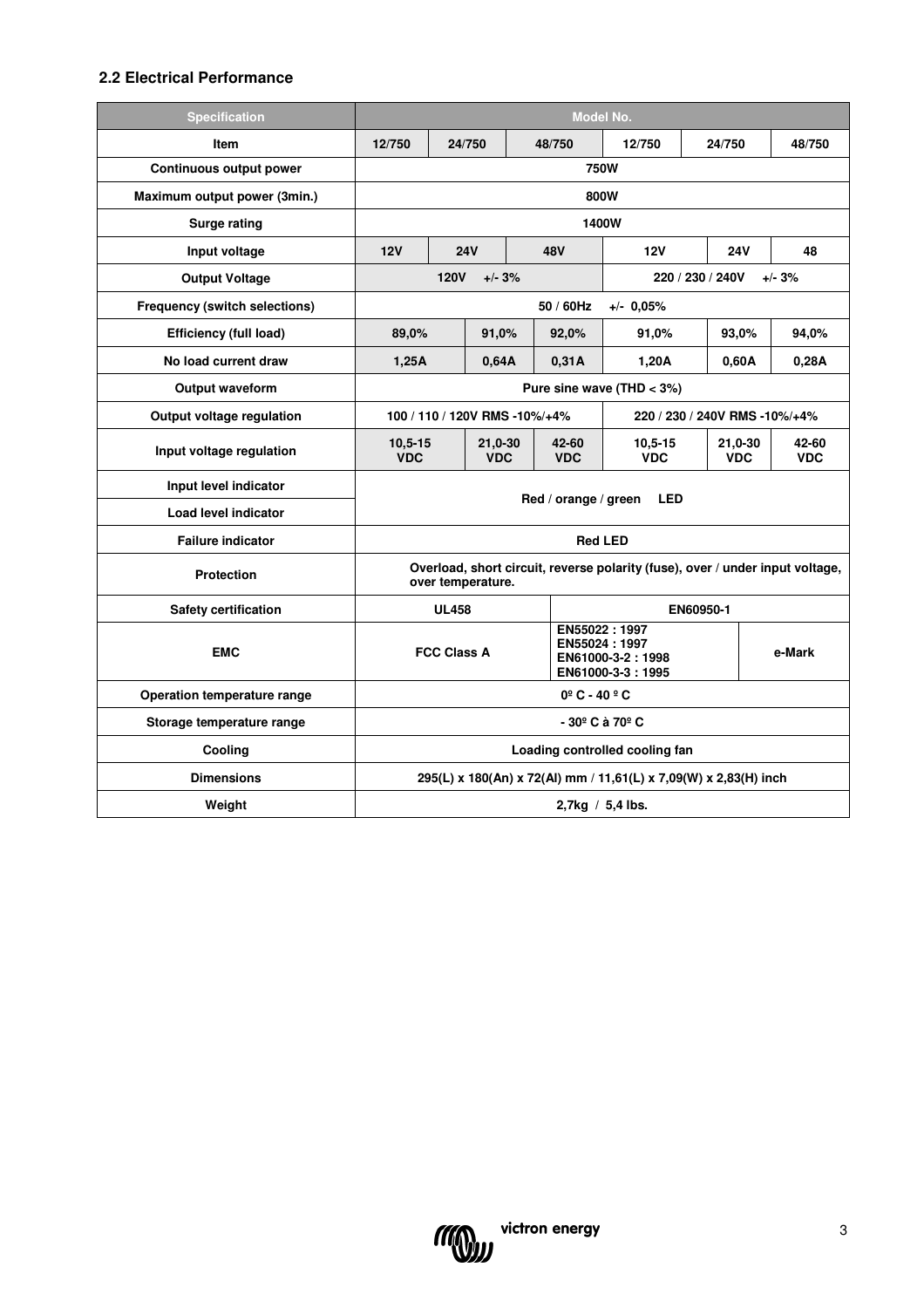



victron energy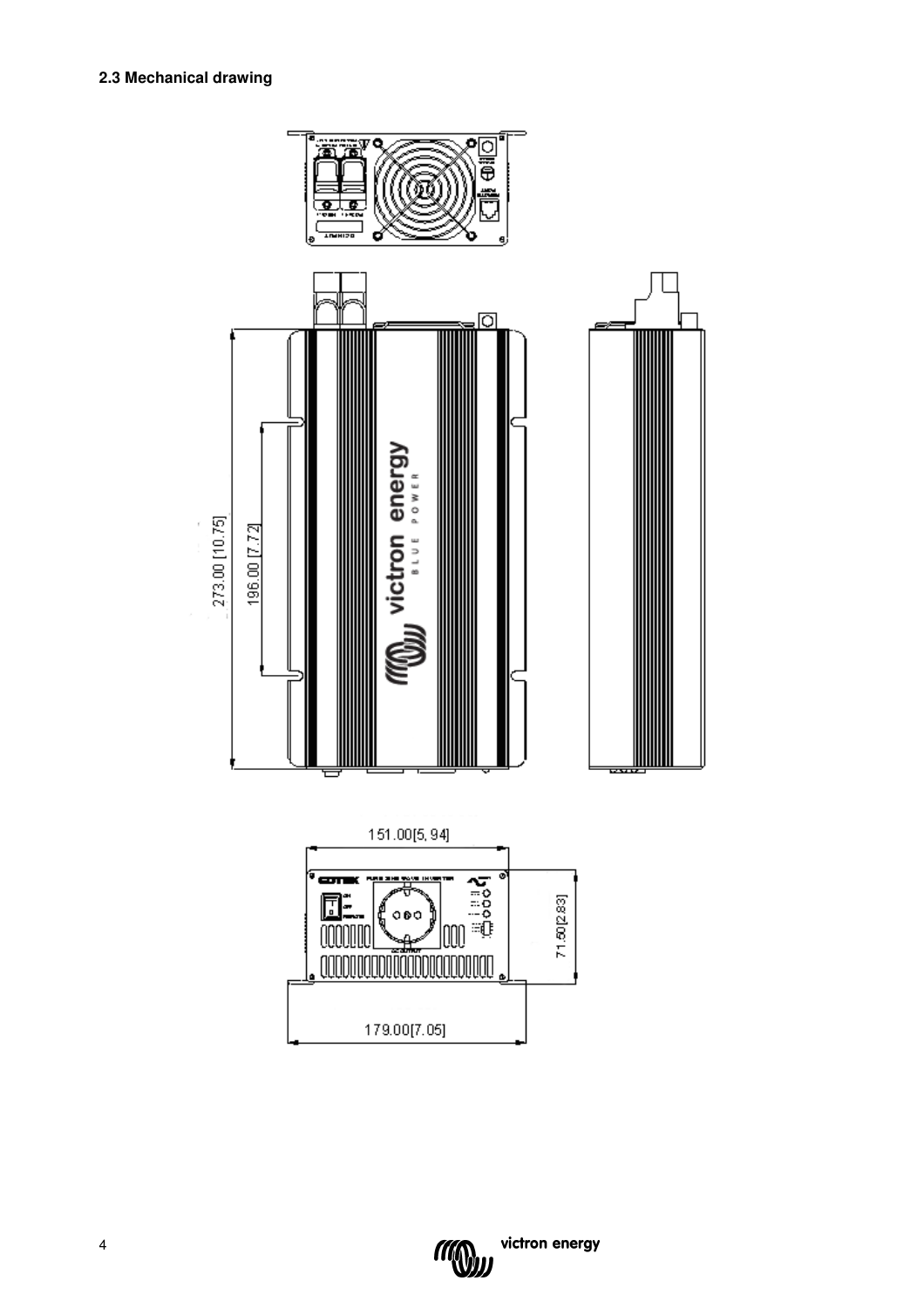## **3. Instructions**

This power inverter series is one of the most advanced lines of mobile AC power systems. To get the most effective power inverter, it must be installed and used properly. Please read the instructions of this manual before you install and operate this model.

## **3.1 Front panel operation**

#### **3.1.1 Front view:**



## **3.1.2 ON / OFF switch:**

Leave the switch in the middle position (OFF) during installation.

#### **3.1.3 Input level: Display input voltage**

| <b>LED</b> status | <b>CC 12V</b> | <b>CC 24V</b> | <b>CC 48V</b> |
|-------------------|---------------|---------------|---------------|
| Slow red blink    | $10.5 - 10.9$ | $21.0 - 21.8$ | $42.0 - 43.6$ |
| Red               | $10.9 - 11.3$ | $21.8 - 22.6$ | $43.6 - 45.2$ |
| Orange            | $11,3 - 12,0$ | $22.6 - 24.0$ | $45,2 - 48,0$ |
| Green             | $12.0 - 14.0$ | $24.0 - 28.0$ | $48.0 - 56.0$ |
| Orange blink      | $14.0 - 14.7$ | $28.0 - 29.4$ | $56.0 - 58.8$ |
| Over red blink    | 14,71         | 29,41         | 58,81         |

#### **3.1.4 Load level: Display AC load watts**

| <b>LED</b> status | Load condition   |
|-------------------|------------------|
| Dark              | $0 \sim 35W$     |
| Green             | $35W \sim 230W$  |
| Orange            | $230W \sim 525W$ |
| Red               | $525W \sim 672W$ |
| Red blink         | Over 672W        |

#### **3.1.5 Failure: Display failure status**

OVP (over voltage protection): over voltage protection.

UVP (under voltage protection): under voltage protection.

OTP (over temperature protection): over temperature protection.

OLP (over load protection): over load protection.

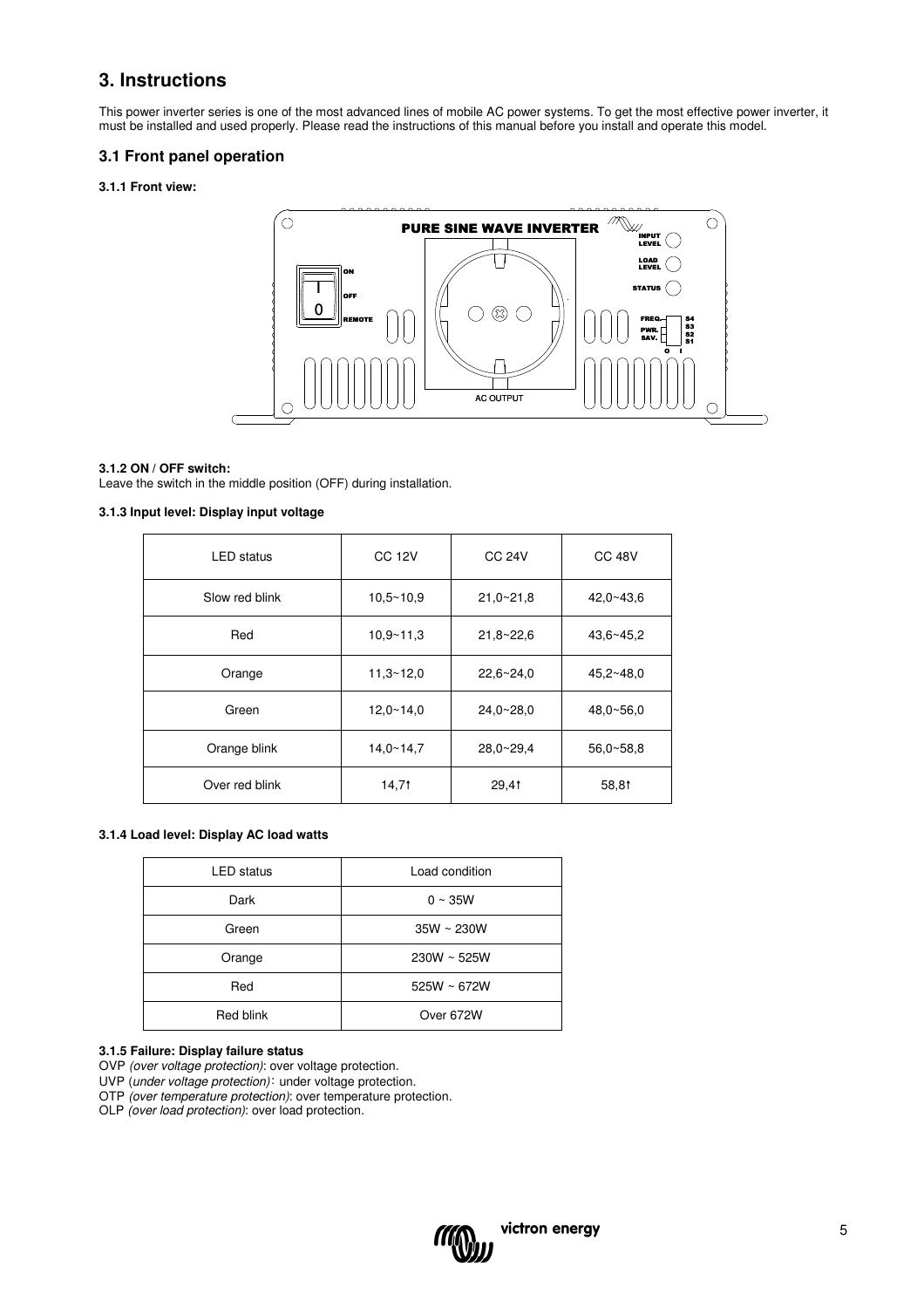#### **3.1.6 AC outlet (outlet sockets available):**

- Europe (IEC)
- Continental Europe (SCHUKO)
- North America (NEMA 5-15R)

#### **3.1.7 Power saving mode:**

Power saving mode is adjustable and set by the dip switches, S1, S2 and S3 on the front panel. Example: With the watt setting at 15W, a >15W load will make the inverter operate normally, a <15W load will enter into the power saving mode.

| Phoenix 750 W  | S <sub>1</sub> | <b>S2</b>  | S <sub>3</sub> |
|----------------|----------------|------------|----------------|
| <b>DISABLE</b> | OFF            | <b>OFF</b> | <b>OFF</b>     |
| 15 W           | ON             | <b>OFF</b> | <b>OFF</b>     |
| 25 W           | OFF            | ON         | OFF            |
| 40 W           | ON             | ON         | <b>OFF</b>     |
| 50 W           | OFF            | <b>OFF</b> | ON             |
| 65 W           | ON             | <b>OFF</b> | ON             |
| 75 W           | OFF            | ON         | ON             |
| 85 W           | ON             | ON         | ON             |

## **3.2 Rear panel operation**



## **3.2.1 Remote ON / OFF switch for Phoenix inverter 750VA model only**

3.2.1.1

To operate the inverter with a remote ON/OFF switch, the ON/OFF/REMOTE switch on the front panel should be in the remote position. 3.2.1.2

Use a standard RJ11 plug with a 4 wire telephone flat cable. The switch should be connected to the 2 wires on the outside (pin 1 and 4) of the plug (see picture).

Plug the cable into the connector marked "REMOTE PORT".

If the remote control contact is in a state of low impedance (short), the inverter will be turned ON. If the remote control contact is in a state of high impedance (open), the inverter will be turned off.



#### **3.2.2 Fan Ventilation:**

Be sure to keep it a distance (at least 1 inch) from surrounding things.

#### **3.2.3 Input terminals:**

Connect the input terminal to 12V / 24V / 48V battery or other 12V / 24V / 48V power sources.

【+】represents positive and【-】represents negative. Reverse polarity connection will blow the internal fuse and may damage the inverter permanently.

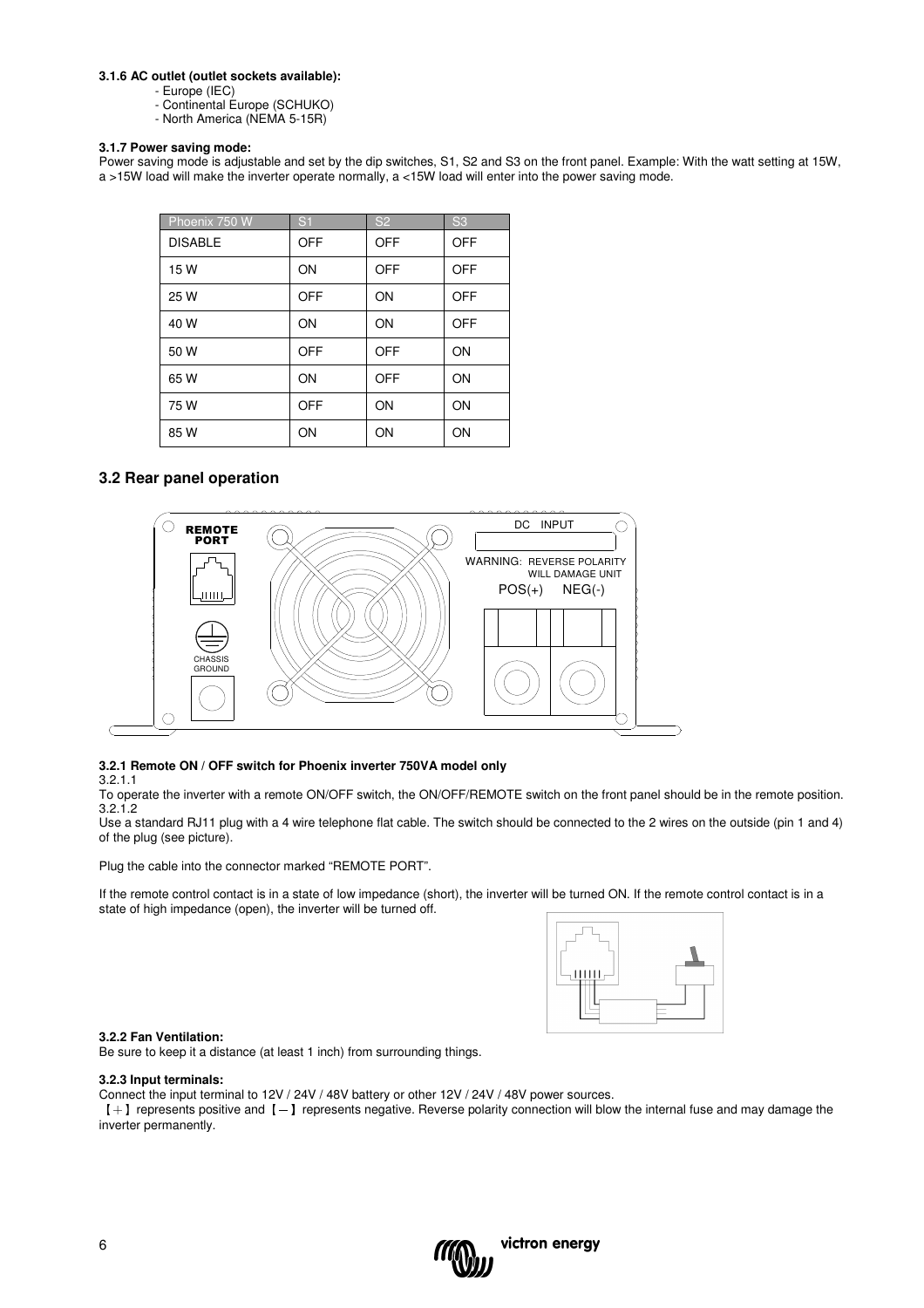

## **WARNING!**

Operation the inverter without a proper ground connection may cause an electrical safety hazard.

## **3.3 Installation**

The power inverter should be installed in an environment that meets the following requirements:

#### **3.3.1 Dry:**

Do not allow water to drip on or enter into the inverter.

#### **3.3.2 Cool:**

Ambient air temperature should be between 0°C y los 33°C, the cooler the better.

#### **3.3.3 Safe:**

Do not install the inverter in a battery compartment or other areas where flammable fumes may exist, such as fuel storage areas or engine compartments.

#### **3.3.4 Ventilated:**

Keep the inverter a distance (at least one inch) away from surrounding things. Ensure the ventilation shafts on the rear and the bottom of the unit are not obstructed.

#### **3.3.5 Dust free:**

Do not install the inverter in dusty environment. The dust can be inhaled into the unit when the cooling fan is working.

#### **3.3.6 Close to batteries:**

Avoid excessive cable lengths. Do not install the inverter in the same compartment as batteries. Use the recommended wire lengths and sizes (see section 3.6). Do not mount the inverter where it will be exposed to the gases produced by the battery. These gases are very corrosive and prolonged exposure will damage the inverter.



#### **WARNING!**

Shock hazard. Before proceeding further, carefully check that the inverter is NOT connected to any batteries and that all wiring is disconnected from any electrical sources. Do not connect the output terminals of the inverter to an incoming AC source.

#### **3.4 Quick hook-up and testing**

For a quick hook-up of the power inverter to check its performance before going ahead with installations, please follow these guidelines:

#### **3.4.1**

To check it performance, unpack and inspect the power inverter the switch is OFF.

#### **3.4.2**

Connect the cables to the power input terminals on the rear panel of power inverter. The red terminal represents positive (+) and black terminal represents negative (-). Insert the cables into the terminals and clamp the nuts and the wires securely.



#### **WARNING!**

You may observe a spark when you make this connection since current may flow into charge capacitors in the power inverter. Do not make this connection with the flammable fumes close by. Explosion or fire may occur.



#### **WARNING!**

Ensure all the DC connections are tight (torque to 9-10) ft-lbs, 11.7 – 13 Nm. Loose connections and overheat may result in a potential hazard.

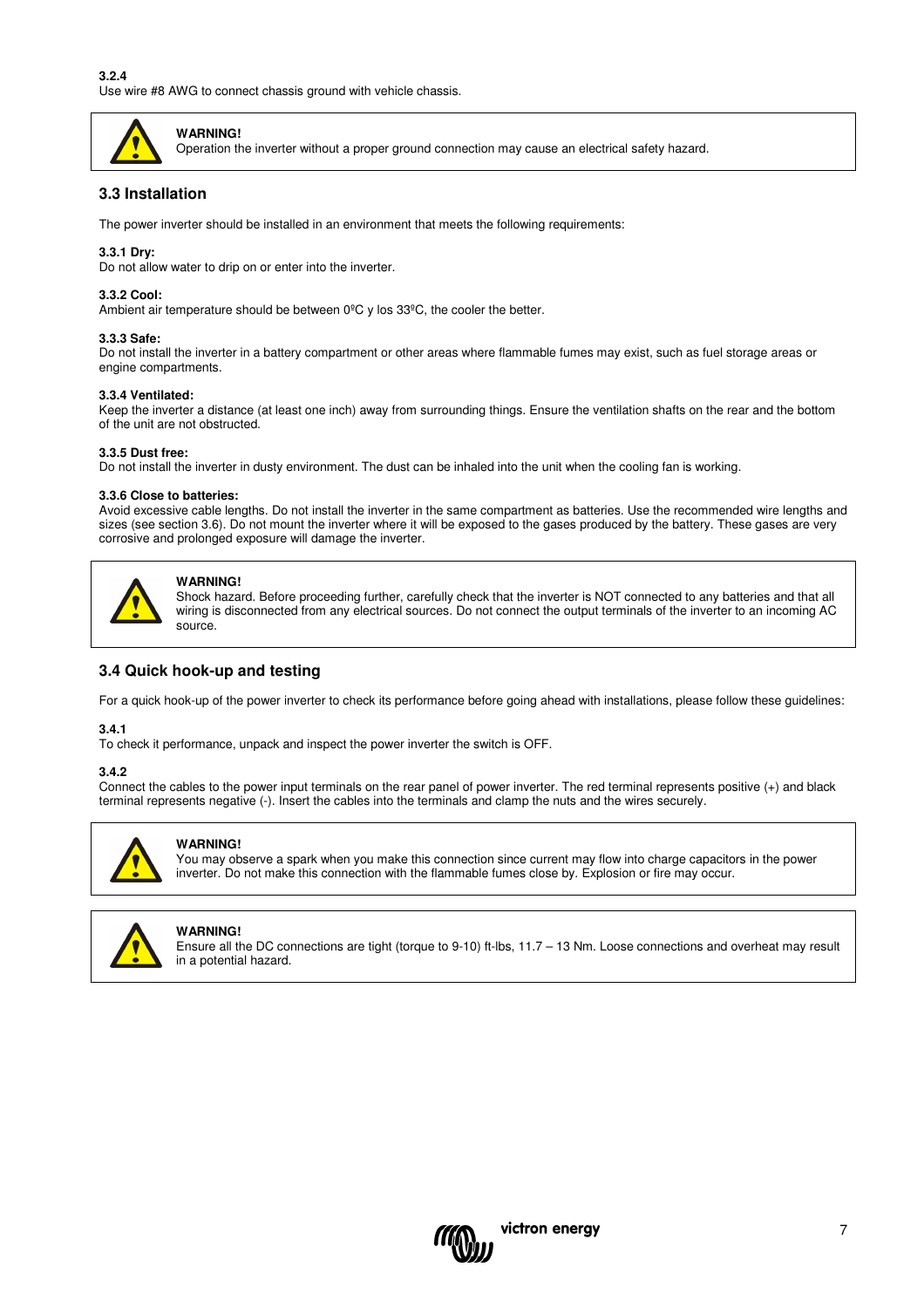**3.4.3** 

Before proceeding further, carefully check that cable you have connected does tie negative terminal of inverter to the negative output power source.



### **CAUTION!**

Reverse polarity connection will blow the fuse in inverter and may permanently damage the inverter. Damage caused by revers polarity connections is not covered by warranty.

#### **3.4.4**

Connect the cable from the negative terminal of the inverter to the negative terminal of the power source. Make a secure connection.

#### **3.4.5**

Set the power switch to the ON position and the buzzer will send out beep sound at the moment the inverter will make self-diagnosis and the LEDs indicators will also appear various colors. Finally the buzzer will send out another beep sound and the input level LED indicators will turn to "GREEN" color and the inverter starts working successfully.

#### **3.4.6**

Set the power switch to OFF position, the inverter stops and all the lights go off.

#### **3.4.7**

Set power inverter switch to the ON position and turn the test load on. The inverter should supply power to the load. If you plan to accurately measure the true output r.m.s. voltage of inverter, a meter such as FLUKE 45 BECKMAN 4410 or TRIPLETT 4200 must be used.

## **3.5 AC safety grounding**

During the AC wiring installation, AC input and output ground wires are connected to the inverter. The AC input ground wire must be connected to the incoming ground from AC utility source.

The AC output ground wire should go to the grounding point for your loads (for example, a distribution panel ground bus).

#### **3.5.1 Neutral grounding (GFCI's):**

#### 3.5.1.1 120V models:

The neutral conductor of the AC output circuit of the inverter is automatically connected to the safety ground during inverter operation. This conforms to National Electrical Code requirements that separately derived from AC sources (such as inverters and generators) which have their neutral conductors tied to ground in the same way as the neutral conductors from the utility tied to ground at the AC breaker panel. For models configured with a transfer relay, while AC utility power is present and the inverter is in bypass mode, this connection (the neutral of the inverter's AC output to input safety ground) is not present so that the utility neutral is only connected to ground at your breaker panel, as required.



#### **WARNING!**

The risk of an electronic shock. Use only pass and Seymour type 2091-Wm griybd faykt curcyut-interrupter receptacles. Other types may fail to operate properly when connected to this inverter equipment.

#### 3.5.1.2 230V models:

There is no connection made inside the inverter from either the line or neutral conductor to safety ground.

#### **Ground Fault Circuit Interrupters (GFCI):**

Installations in recreational vehicles (for North American approvals) will require GFCI protection of all branch circuit connected to the AC output of the hardwire terminal equipped with inverter. In addition, electrical codes require GFCI protection of certain receptacles in residential installations. While the pure sine wave output of the inverter is equivalent to the waveform provided by utilities, compliance with UL standards requires us to test and recommend specific GFCI.

Victron has tested the following GFCI – protected 20A receptacles and found that they functioned properly when connected to the output of the inverter.



#### **WARNING!**

Do not operate the power inverter without connecting it to ground. Electrical shock hazard may occur.

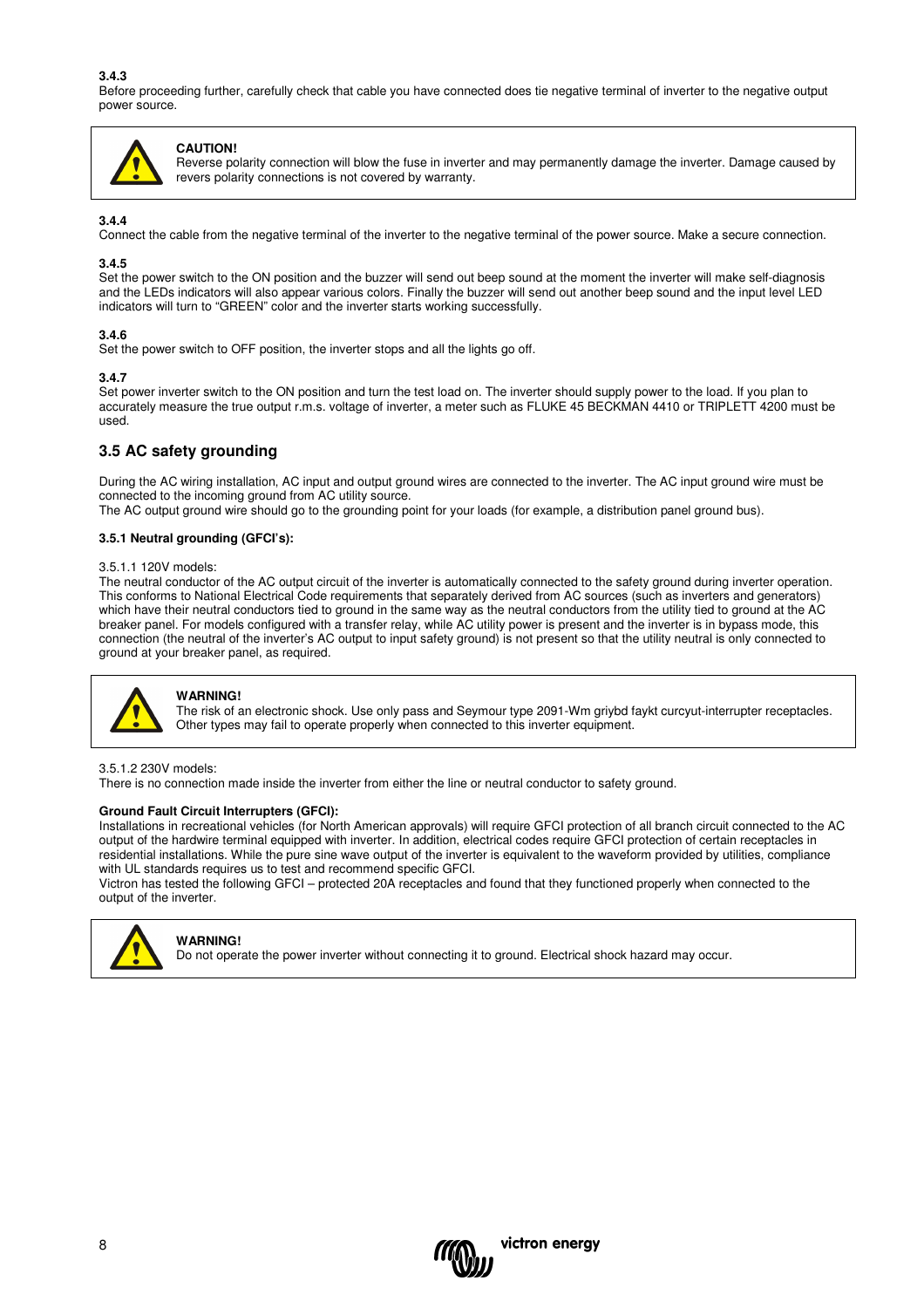## **3.6 DC wiring connections**

Follow this procedure to connect the battery cables to the DC input terminals on the inverter. The cables should be as short as possible (less than 10 feet / 3 meters ideally) and large enough to handle the required current in accordance with the electrical codes or regulations applicable to the installation.

Cables that are not an adequate gauge (too narrow) or too long will deteriorate inverter performance such as poor surge capability and frequent low-input voltage warnings and shutdowns.

These low input voltage warnings are due to DC voltage drop across the cables from the inverter to the batteries.

The longer and narrower the cables, the greater the voltage drops.



#### **WARNING!**

The fuse must be installed on positive cable. Failure to place a fuse on "+" cables running between the inverter and battery may cause damage to the inverter and will void warranty.

Increasing DC cable size helps improve the situation.

Victron recommends the following cables for optimum inverter performance (apply both 120V and 230V versions).

| Model No | Wire AWG | Inline Fuse |
|----------|----------|-------------|
| 12/750   | #4       | 100 A       |
| 24/750   | # 6      | 50 A        |
| 48/750   | # 8      | 30 A        |

Also, use only high quality copper wiring and keep cable length short (a maximum of 3-6 feet).



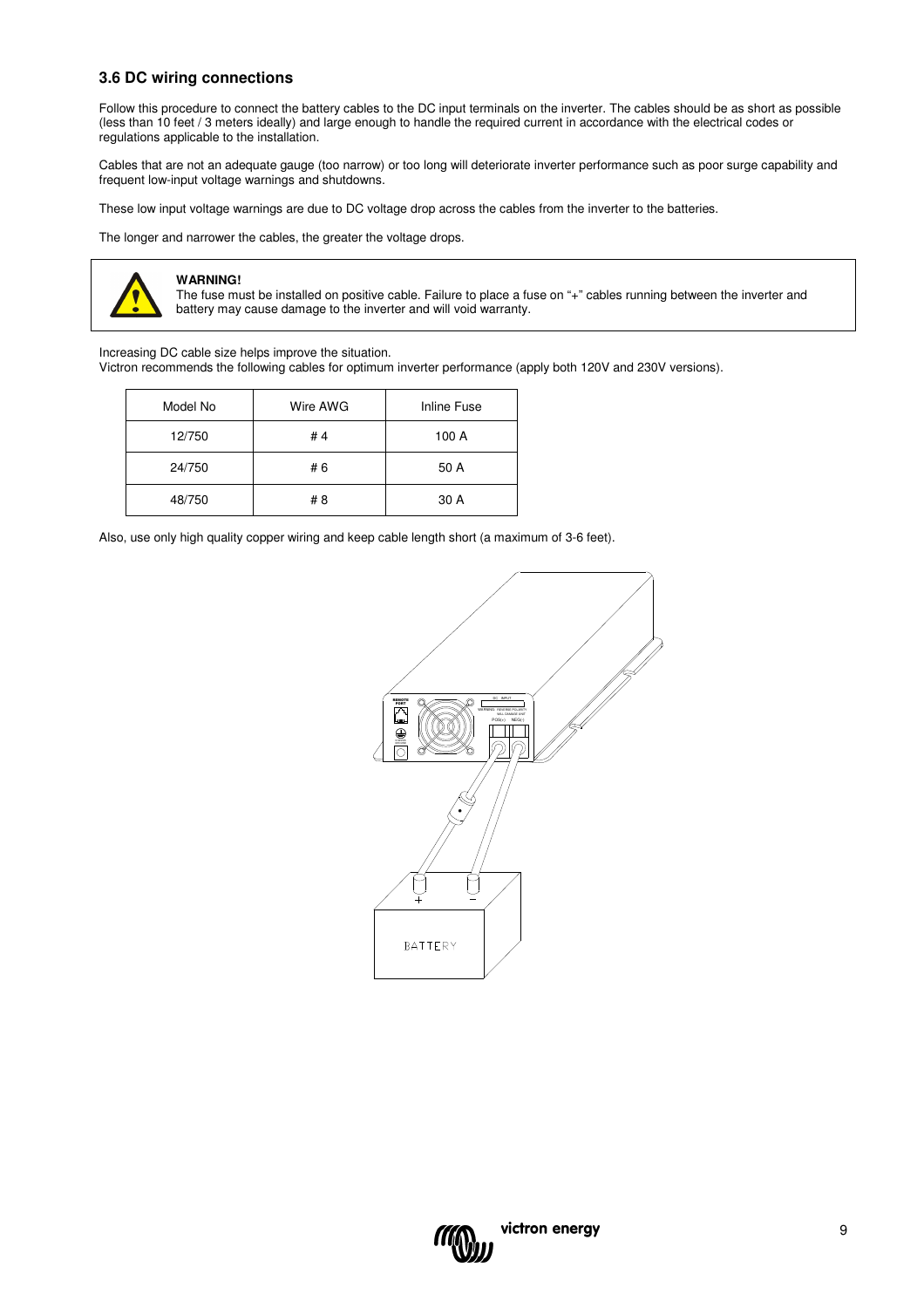## **3.7 Inverter operation**

To operate the power inverter, use the ON / OFF switch on the front panel to turn the power on. Then the power inverter is ready to deliver AC power to the loads.

If you are operating several loads from the power inverter, turn them on separately after the inverter is on. This will ensure that the power inverter does not have to deliver the staring currents for all the loads at one time.

#### **3.7.1 Controls and indicators:**

The ON / OFF switch turns the control circuit in the power inverter on and off. It does not disconnect power from the power inverter. The inverter operates from an input voltage ranging of:

10,5 to 15,0 VDC for 12V models 21,0 to 30,0 VDC for 24V models 42,0 to 61,0 VDC for 48V models

The inverter will indicate high and low DC voltage conditions as follows:

| Model  | DC input over voltage shut-down | DC input under voltage alarm | Do input under voltage shut-down |
|--------|---------------------------------|------------------------------|----------------------------------|
| 12/750 | 15.3                            | 11.0                         | 10.5                             |
| 24/750 | 30.6                            | 22.0                         | 21.0                             |
| 48/750 | 61.2                            | 44.0                         | 42.0                             |

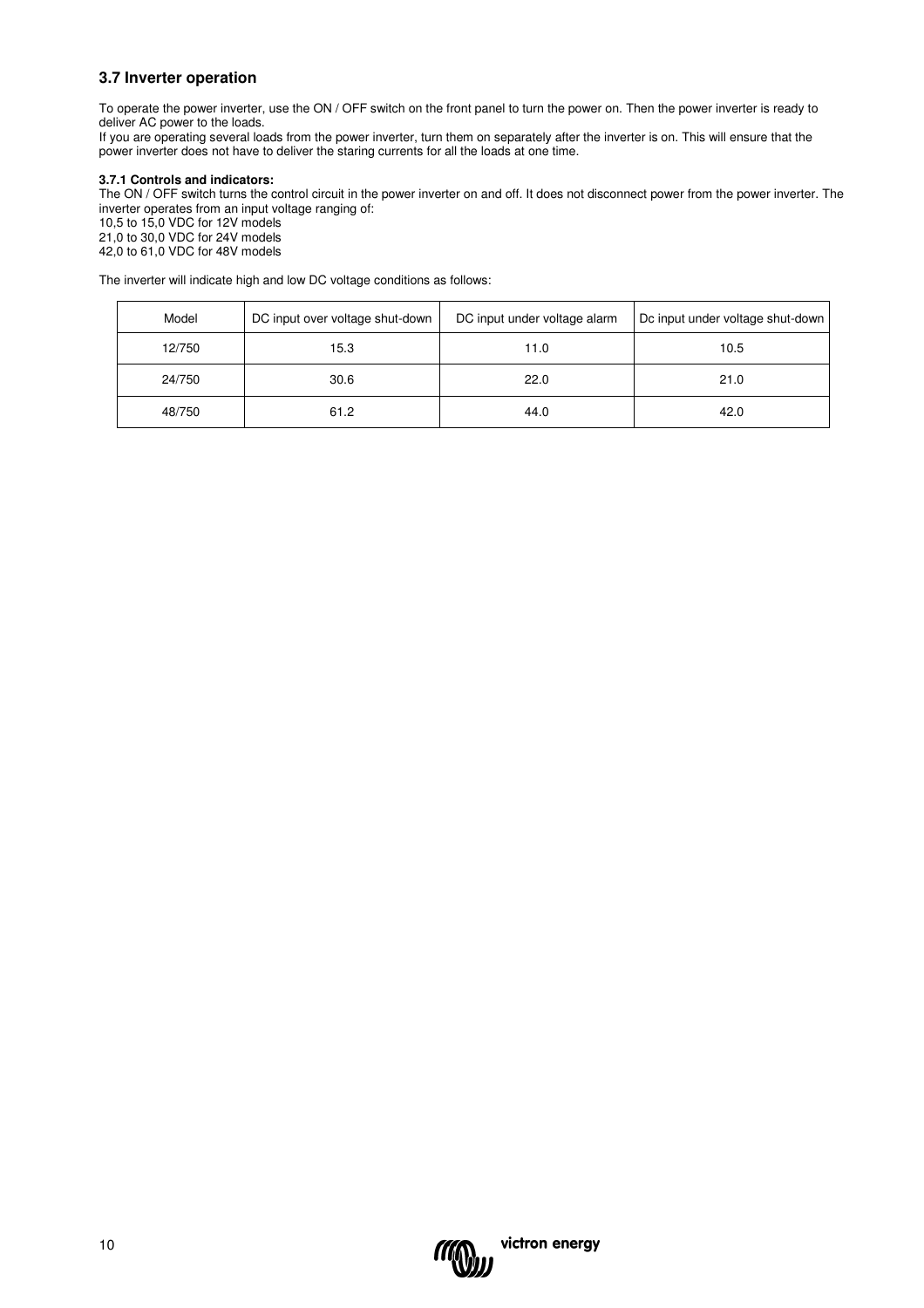# **4. Troubleshooting**



**WARNING!**  Do not open or disassemble the inverter. Attempting to service the unit yourself may cause an electrical shock or fire.

| Problems and symptoms                                                 | Possible cause                                          | Solutions                                                                                                                 |
|-----------------------------------------------------------------------|---------------------------------------------------------|---------------------------------------------------------------------------------------------------------------------------|
| Low output voltage.<br>(110V: 95-105VAC, 220V: 190-210VAC)            | Using average reading voltmeter.                        | Use true RMS reading meter and<br>cable.<br>See 3.4.7 of the manual.                                                      |
| Load LED bar flash.                                                   | Overload.                                               | Reduce load.                                                                                                              |
| No output voltage. Voltage indicator in the<br>lower red zone.        | Low input voltage.                                      | Recharge battery, check connections<br>and cables.                                                                        |
| No output voltage.<br>Over temp indicator on.<br>Load less than 750W. | Thermal shutdown                                        | Improve ventilation, make sure<br>ventilation shafts of the inverter are not<br>obstructed.<br>Lower ambient temperature. |
| No output voltage.<br>Overload indicator on.                          | Short circuit or wiring error.<br>Very high power load. | Check AC wiring for short circuit or<br>Improper polarity (hot and neutral<br>reversed).<br>Remove load.                  |

## **5. Maintenance**

Very little maintenance is required to keep your inverter operating properly. You should clean the exterior of the unit periodically with a damp cloth to prevent accumulation of dust and dirt. At the same time, tighten the screws on the DC input terminals. tiempo, apriete las tuercas de los terminales CC.